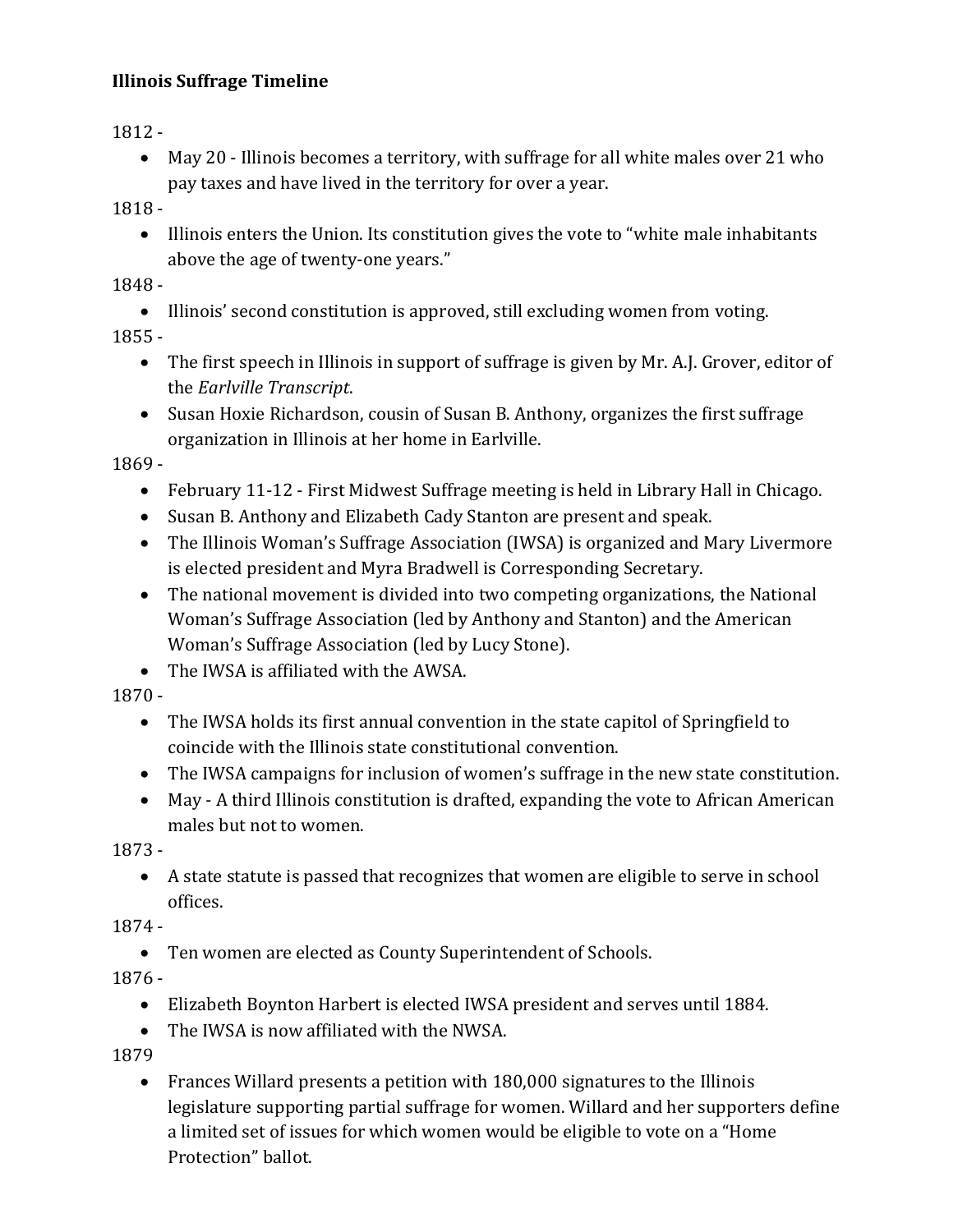1887 -

Mary Holmes is elected IWSA president and serves through 1897.

1888 -

• Suffrage conventions are held in northern Illinois.

1890 -

- Catharine Waugh McCulloch is elected IWSA Superintendent of Legislative Work and drafts legislation that will give Illinois women the right to vote. She presents the legislation in Springfield every year for 20 years.
- February The NWSA and IWSA merge to form the National American Woman's Suffrage Association.

 The IWSA changes its name to the Illinois Equal Suffrage Association (IESA). 1891 -

Suffrage conventions are held in southern Illinois.

• June - Illinois women are granted the right to vote in school board elections. 1893 -

Catharine Waugh McCulloch is elected President of the IESA.

1894 -

- May The Chicago Political Equality League (CPEL) is formed by the Chicago Woman's Club.
- Lucy Flower is elected University of Illinois trustee, becoming the first woman in Illinois to hold a statewide office.

1897 -

 Illinois Association Opposed to the Extension of Suffrage to Women is formed by Caroline Corbin.

1906 -

Ella Stewart is elected IESA President.

1909 -

- Municipal suffrage bill is presented to the Chicago City Council. It does not pass.  $1910 -$ 
	- Grace Wilbur Trout is elected President of the CPEL.

1911 -

 CPEL moves its headquarters from the Chicago Woman's Club to the Fine Arts Building.

1912 -

- Grace Wilbur Trout is elected President of the IESA.
- Dec 12 Suffrage mass meeting is held in conjunction with NAWSA meeting in Chicago.

1913 -

- January Ida B. Wells and Belle Squire form the Alpha Suffrage Club.
- March A suffrage parade is held in Washington D.C. in conjunction with the presidential inauguration. An Illinois contingent marches, led by Grace Wilbur Trout. Ida B. Wells and other black suffragists are asked to march at the end of the parade. Wells refuses and joins her fellow Illinois suffragists in the parade.